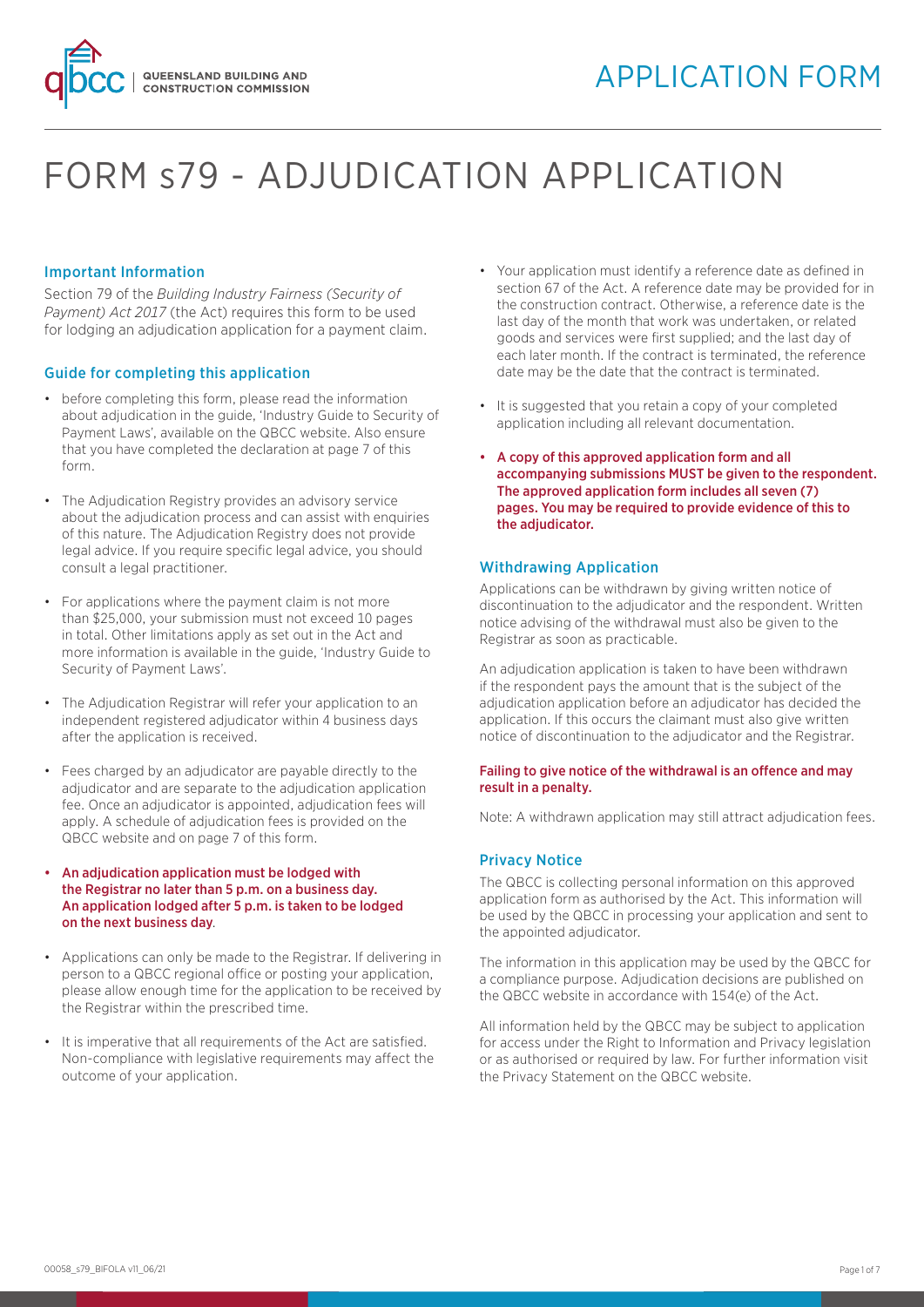

# **FORM s79 ADJUDICATION APPLICATION**

#### COMPLETING THIS FORM

- Use BLACK pen only
- Print clearly in BLOCK LETTERS
- DO NOT use correction fluid any amendments should be crossed out and initialled

#### PLEASE COMPLETE ALL DETAILS OF THIS APPLICATION WHERE APPLICABLE.

RETURN YOUR FULLY COMPLETED FORM AND ALL REQUIRED DOCUMENTS BY: Post: GPO Box 5099, Brisbane QLD 4001 In person: [QBCC Service Centres](www.qbcc.qld.gov.au/locate-office) are listed on our website

# **1. CLAIMANT DETAILS**

(the claimant is a person who is, or who claims to be, entitled to a progress payment)

| Name<br>(Company/<br>business/<br>individual)                           |                                                       |              |                        |                                                        |                   |                       |                 |  |
|-------------------------------------------------------------------------|-------------------------------------------------------|--------------|------------------------|--------------------------------------------------------|-------------------|-----------------------|-----------------|--|
| ABN and/or ACN<br>Contact person<br>(if applicable):                    |                                                       |              |                        |                                                        |                   |                       |                 |  |
| Claimant                                                                | Subcontractor                                         |              | Consultant             | Supplier                                               | Client            |                       | Head contractor |  |
| Type of work<br>undertaken<br>(e.g. Project<br>Management,<br>Building) |                                                       |              |                        |                                                        |                   |                       |                 |  |
| QBCC licence no.                                                        |                                                       |              |                        | QBCC owner-builder no.                                 |                   |                       |                 |  |
| Postal address                                                          |                                                       |              |                        |                                                        |                   |                       |                 |  |
|                                                                         |                                                       |              |                        |                                                        |                   |                       |                 |  |
| State                                                                   |                                                       | Postcode     |                        |                                                        |                   |                       |                 |  |
| Registered<br>business address<br>(Cannot be<br>a PO Box)               |                                                       |              |                        |                                                        |                   |                       |                 |  |
| State                                                                   |                                                       | Postcode     |                        |                                                        |                   |                       |                 |  |
| Phone                                                                   |                                                       |              |                        | Mobile                                                 |                   |                       |                 |  |
| Email                                                                   |                                                       |              |                        |                                                        |                   |                       |                 |  |
| Preferred<br>contact method                                             | Post                                                  |              | Agent's postal address | Email                                                  |                   | Agent's email address |                 |  |
| <b>REGISTRY</b>                                                         | $\mathsf D$<br>D<br>$\mathbb M^-$<br>Date<br>received | M<br>Y Y Y Y | Time<br>received       | $\mathsf{H}=\mathsf{H}$<br>${\mathsf M}$ ${\mathsf M}$ | Receipt<br>number |                       |                 |  |
| <b>USE ONLY</b>                                                         | Received<br>by                                        |              |                        |                                                        | Approx pages/     | folders/boxes         |                 |  |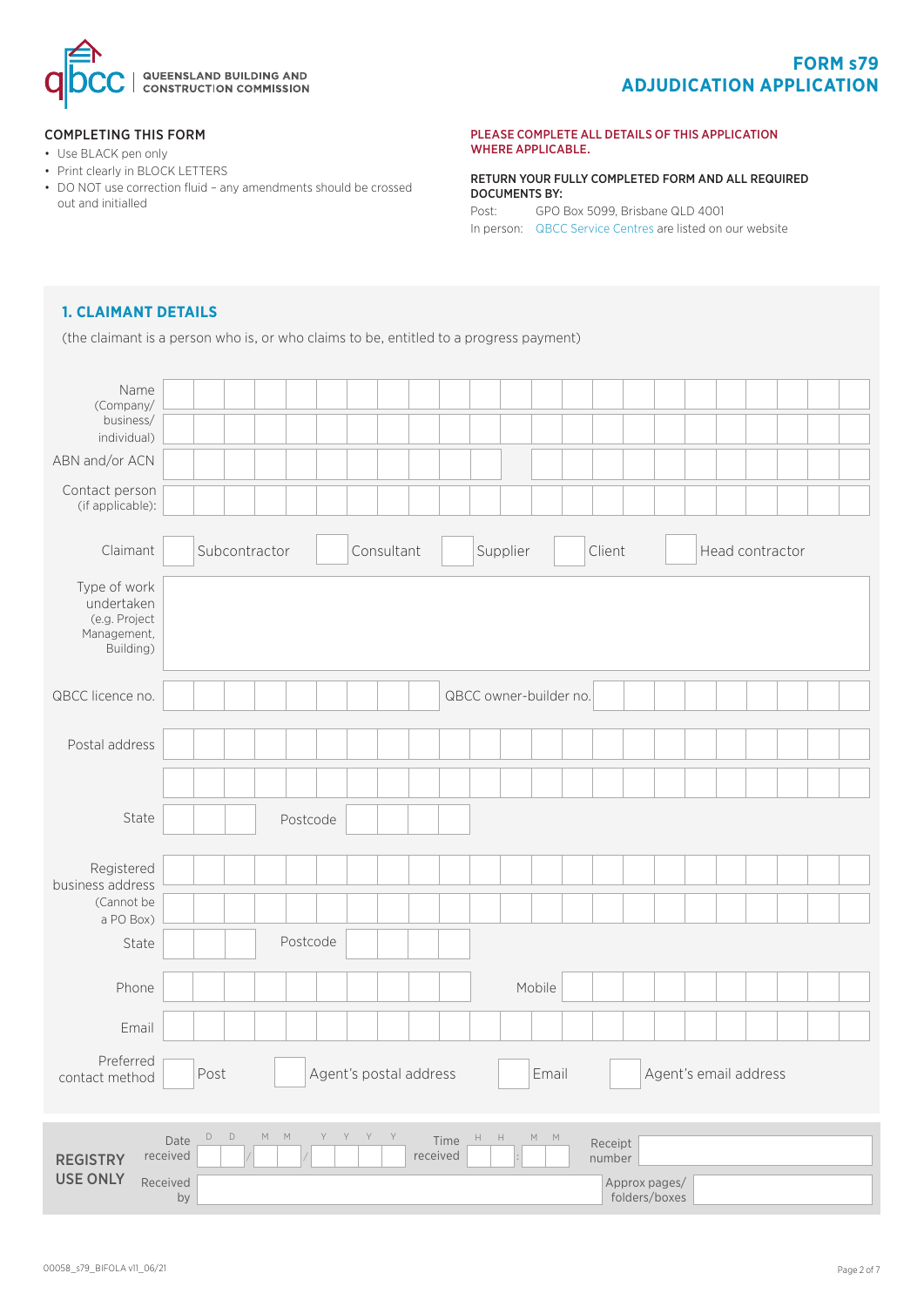

# **2. CLAIMANT AGENT DETAILS** (if applicable)

| Name<br>(Company/<br>business/<br>individual) |          |  |  |                          |  |  |  |  |  |  |
|-----------------------------------------------|----------|--|--|--------------------------|--|--|--|--|--|--|
| Contact person<br>(if applicable)             |          |  |  |                          |  |  |  |  |  |  |
| <b>Business name</b>                          |          |  |  |                          |  |  |  |  |  |  |
| Address                                       |          |  |  |                          |  |  |  |  |  |  |
| Suburb                                        |          |  |  |                          |  |  |  |  |  |  |
| State                                         | Postcode |  |  | <b>Business</b><br>phone |  |  |  |  |  |  |
| Email                                         |          |  |  |                          |  |  |  |  |  |  |

# **3. RESPONDENT DETAILS**

(the respondent is a person who, under the relevant construction contract, is or may be liable to make payment to the claimant).

| Name<br>(Company/<br>business/<br>individual)                           |               |          |                        |                        |        |                       |                 |  |
|-------------------------------------------------------------------------|---------------|----------|------------------------|------------------------|--------|-----------------------|-----------------|--|
| ABN and/or ACN                                                          |               |          |                        |                        |        |                       |                 |  |
| Contact person<br>(if applicable):                                      |               |          |                        |                        |        |                       |                 |  |
| Respondent                                                              | Subcontractor |          | Consultant             | Supplier               | Client |                       | Head contractor |  |
| Type of work<br>undertaken<br>(e.g. Project<br>Management,<br>Building) |               |          |                        |                        |        |                       |                 |  |
| QBCC licence no.                                                        |               |          |                        | QBCC owner-builder no. |        |                       |                 |  |
| Postal address                                                          |               |          |                        |                        |        |                       |                 |  |
|                                                                         |               |          |                        |                        |        |                       |                 |  |
| State                                                                   |               | Postcode |                        |                        |        |                       |                 |  |
| Registered<br>business address                                          |               |          |                        |                        |        |                       |                 |  |
| (Cannot be<br>a PO Box)                                                 |               |          |                        |                        |        |                       |                 |  |
| State                                                                   |               | Postcode |                        |                        |        |                       |                 |  |
| Phone                                                                   |               |          |                        |                        | Mobile |                       |                 |  |
| Email                                                                   |               |          |                        |                        |        |                       |                 |  |
| Preferred<br>contact method                                             | Post          |          | Agent's postal address |                        | Email  | Agent's email address |                 |  |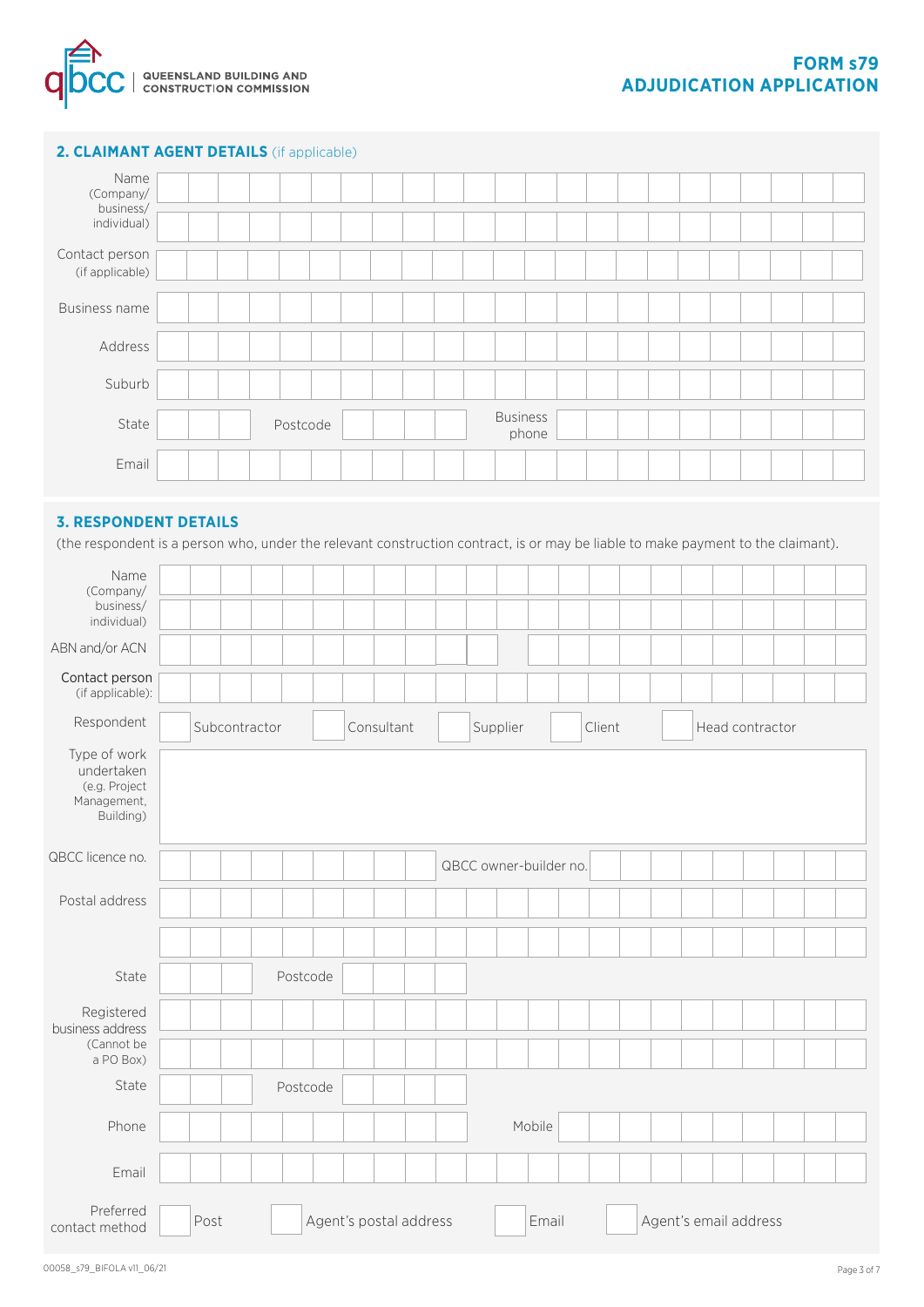

# **4. RESPONDENT AGENT DETAILS (if applicable)**

| Name<br>(Company/<br>business/<br>individual)                                                       |                                                       |                |                                                                                                            |                |   |   |   |   |  |  |                                  |       |             |                       |            |          |                                                                                                            |     |   |    |    |
|-----------------------------------------------------------------------------------------------------|-------------------------------------------------------|----------------|------------------------------------------------------------------------------------------------------------|----------------|---|---|---|---|--|--|----------------------------------|-------|-------------|-----------------------|------------|----------|------------------------------------------------------------------------------------------------------------|-----|---|----|----|
| Business name                                                                                       |                                                       |                |                                                                                                            |                |   |   |   |   |  |  |                                  |       |             |                       |            |          |                                                                                                            |     |   |    |    |
| Address                                                                                             |                                                       |                |                                                                                                            |                |   |   |   |   |  |  |                                  |       |             |                       |            |          |                                                                                                            |     |   |    |    |
|                                                                                                     |                                                       |                |                                                                                                            |                |   |   |   |   |  |  |                                  |       |             |                       |            |          |                                                                                                            |     |   |    |    |
| State                                                                                               |                                                       |                |                                                                                                            | Postcode       |   |   |   |   |  |  | <b>Business</b>                  | phone |             |                       |            |          |                                                                                                            |     |   |    |    |
| Email                                                                                               |                                                       |                |                                                                                                            |                |   |   |   |   |  |  |                                  |       |             |                       |            |          |                                                                                                            |     |   |    |    |
| Contact person                                                                                      |                                                       |                |                                                                                                            |                |   |   |   |   |  |  |                                  |       |             |                       |            |          |                                                                                                            |     |   |    |    |
| <b>5. PROJECT DETAILS</b>                                                                           |                                                       |                |                                                                                                            |                |   |   |   |   |  |  |                                  |       |             |                       |            |          |                                                                                                            |     |   |    |    |
| Project name                                                                                        |                                                       |                |                                                                                                            |                |   |   |   |   |  |  |                                  |       |             |                       |            |          |                                                                                                            |     |   |    |    |
| (as per contract)                                                                                   |                                                       |                |                                                                                                            |                |   |   |   |   |  |  |                                  |       |             |                       |            |          |                                                                                                            |     |   |    |    |
| Project type<br>(i.e. apartments/<br>factory)                                                       |                                                       |                |                                                                                                            |                |   |   |   |   |  |  |                                  |       |             |                       |            |          |                                                                                                            |     |   |    |    |
| Address                                                                                             |                                                       |                |                                                                                                            |                |   |   |   |   |  |  |                                  |       |             |                       |            |          |                                                                                                            |     |   |    |    |
|                                                                                                     |                                                       |                |                                                                                                            |                |   |   |   |   |  |  |                                  |       |             |                       |            |          |                                                                                                            |     |   |    |    |
|                                                                                                     |                                                       |                |                                                                                                            |                |   |   |   |   |  |  |                                  | State |             |                       |            | Postcode |                                                                                                            |     |   |    |    |
| <b>6. CONTRACT DETAILS</b>                                                                          |                                                       |                |                                                                                                            |                |   |   |   |   |  |  |                                  |       |             |                       |            |          |                                                                                                            |     |   |    |    |
|                                                                                                     | $\mathsf D$<br>D                                      |                | $\mathsf{M}% _{T}=\mathsf{M}_{T}\!\left( a,b\right) ,\ \mathsf{M}_{T}=\mathsf{M}_{T}\!\left( a,b\right) ,$ | M              | Y | Y | Y | Υ |  |  |                                  |       | $\mathsf D$ | D                     | M          |          | $\mathsf{M}% _{T}=\mathsf{M}_{T}\!\left( a,b\right) ,\ \mathsf{M}_{T}=\mathsf{M}_{T}\!\left( a,b\right) ,$ | Y   | Υ | Y  | Y  |
| Contract date or<br>date agreement                                                                  |                                                       | $\overline{1}$ |                                                                                                            | $\overline{I}$ |   |   |   |   |  |  | Reference date<br>under contract |       |             |                       | $\sqrt{2}$ |          | $\overline{\phantom{a}}$                                                                                   |     |   |    |    |
| commenced                                                                                           | (please provide a copy of your contract or agreement) |                |                                                                                                            |                |   |   |   |   |  |  |                                  |       |             | Refer to guide above. |            |          |                                                                                                            |     |   |    |    |
| Does the contract provide a date on which a progress payment becomes payable?                       |                                                       |                |                                                                                                            |                |   |   |   |   |  |  |                                  |       |             |                       |            |          |                                                                                                            | Yes |   |    | No |
| If yes, what is that date or how is it calculated?                                                  |                                                       |                |                                                                                                            |                |   |   |   |   |  |  |                                  |       |             |                       |            |          |                                                                                                            |     |   |    |    |
| Does the contract provide a date by which a response to a payment claim must be given?<br>Yes<br>No |                                                       |                |                                                                                                            |                |   |   |   |   |  |  |                                  |       |             |                       |            |          |                                                                                                            |     |   |    |    |
| If yes, what is that date or how is it calculated?                                                  |                                                       |                |                                                                                                            |                |   |   |   |   |  |  |                                  |       |             |                       |            |          |                                                                                                            |     |   |    |    |
| Does the contract provide a date on which a claim for a progress payment may be made?               |                                                       |                |                                                                                                            |                |   |   |   |   |  |  |                                  |       |             |                       |            |          |                                                                                                            | Yes |   | No |    |
| If yes, what is that date or how is it calculated?                                                  |                                                       |                |                                                                                                            |                |   |   |   |   |  |  |                                  |       |             |                       |            |          |                                                                                                            |     |   |    |    |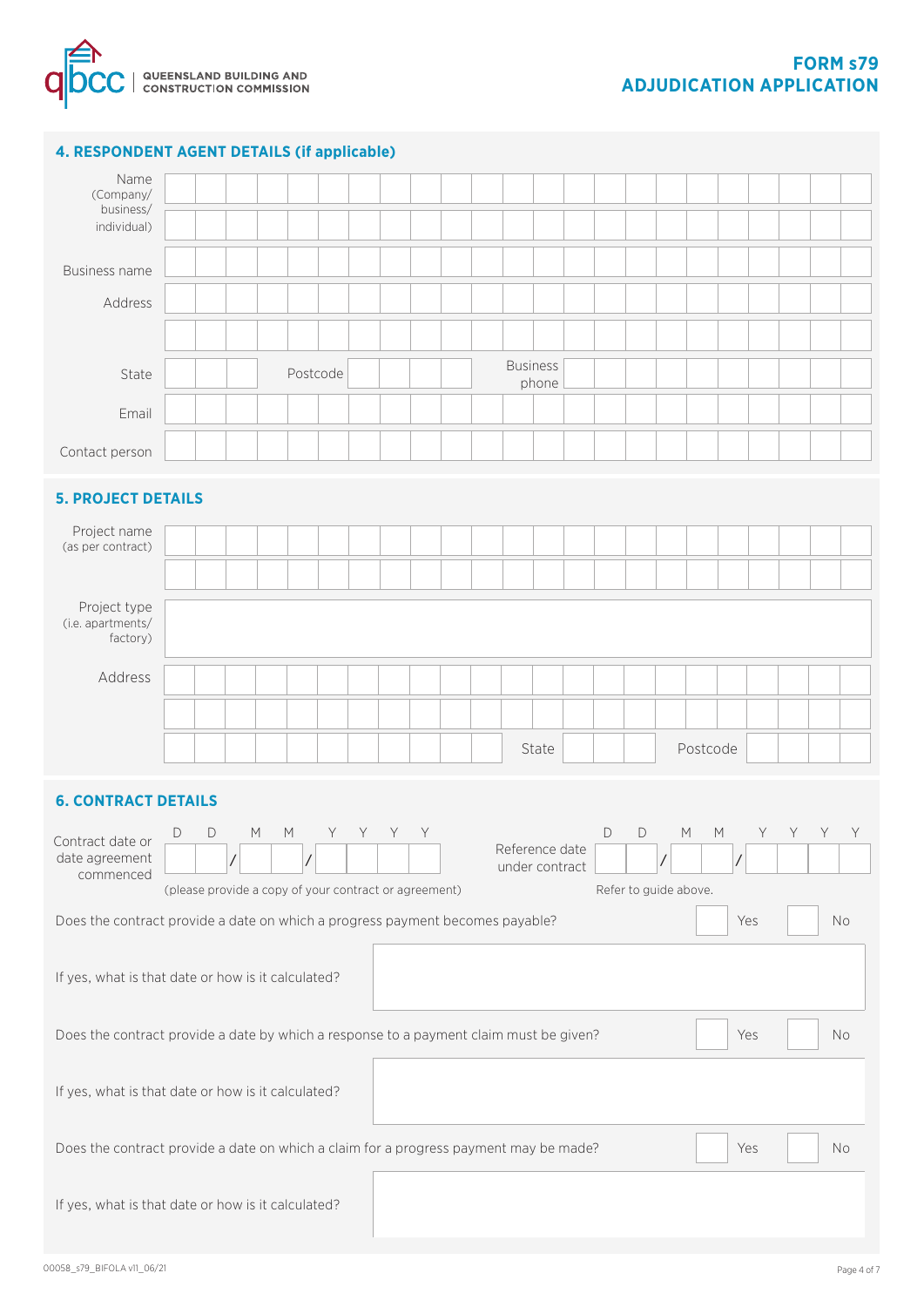

# **FORM s79 ADJUDICATION APPLICATION**

# **9. ATTACHMENTS** A copy of the relevant construction contract If a written contract does not exist, a document referring to/demonstrating the terms of the agreement A copy of the payment claim A copy of the payment schedule (if applicable) (including supporting statement if applicable) Yes, attach copy No Payment schedule date D D M M Y Y Y Y / / Payment schedule amount Claim amount excluding GST  $\mathcal{F}$ GST if applicable + \$  $\begin{array}{ccc} \textbf{\$} & \textbf{\$} & \textbf{\$} \end{array}$  . Total scheduled amount including GST **8. PAYMENT SCHEDULE DETAILS** Has the respondent given you a payment schedule? Date the payment claim due for payment **7. PAYMENT CLAIM DETAILS** Date payment claim was given to respondent (attach a copy and proof of service) Payment claim due date Payment claim date D D M M Y Y Y Y / / D D M M Y Y Y Y / / Payment claim amount Claim amount excluding GST GST if applicable TOTAL claim amount including GST  $\frac{1}{2}$   $\frac{1}{2}$   $\frac{1}{2}$   $\frac{1}{2}$   $\frac{1}{2}$   $\frac{1}{2}$   $\frac{1}{2}$   $\frac{1}{2}$   $\frac{1}{2}$   $\frac{1}{2}$   $\frac{1}{2}$   $\frac{1}{2}$   $\frac{1}{2}$   $\frac{1}{2}$   $\frac{1}{2}$   $\frac{1}{2}$   $\frac{1}{2}$   $\frac{1}{2}$   $\frac{1}{2}$   $\frac{1}{2}$   $\frac{1}{2}$   $\frac{1}{2}$   $$$  .

Submissions relevant to your application (e.g. submissions explaining the claim, statutory declarations, emails, previous invoices, expert reports, faxes, purchase orders, photos, other relevant communications)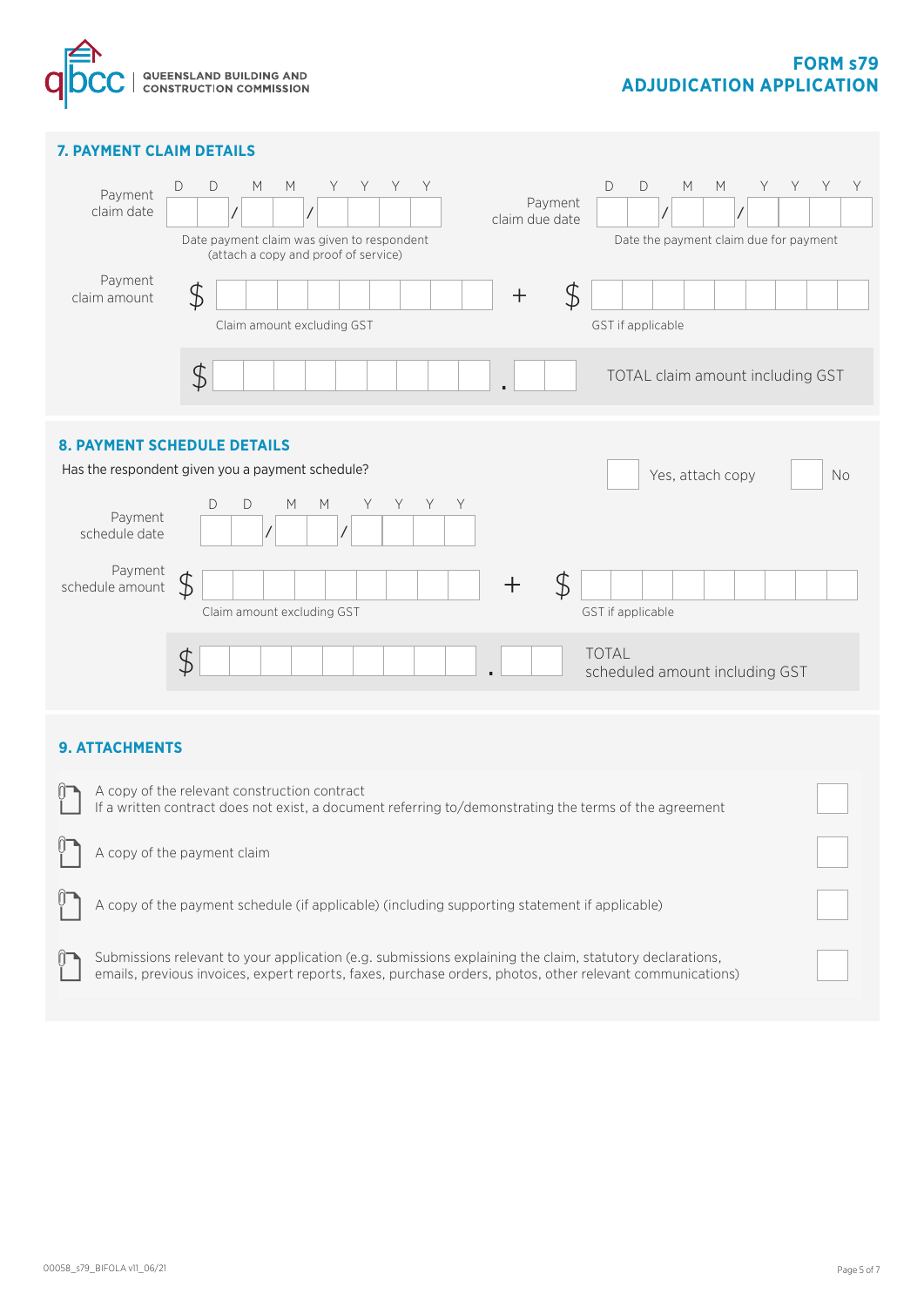

| We accept<br><b>10. PAYMENT OPTIONS</b>                                                                                                                                      |  |  |  |  |  |  |  |  |  |  |  |      |                    |   |   |   |            |   |   |   |
|------------------------------------------------------------------------------------------------------------------------------------------------------------------------------|--|--|--|--|--|--|--|--|--|--|--|------|--------------------|---|---|---|------------|---|---|---|
| I will pay at a QBCC office when returning this form in person                                                                                                               |  |  |  |  |  |  |  |  |  |  |  |      | <b>Credit card</b> |   |   |   | mastercard |   |   |   |
| Name of Card Holder                                                                                                                                                          |  |  |  |  |  |  |  |  |  |  |  |      |                    |   |   |   |            |   |   |   |
|                                                                                                                                                                              |  |  |  |  |  |  |  |  |  |  |  |      |                    |   |   |   |            |   |   |   |
| Credit card number                                                                                                                                                           |  |  |  |  |  |  |  |  |  |  |  |      |                    |   |   |   |            |   |   |   |
| M<br>M<br>Y<br>Y                                                                                                                                                             |  |  |  |  |  |  |  |  |  |  |  |      |                    |   |   |   |            |   |   |   |
| <b>Expiry Date</b><br>Total Amount \$                                                                                                                                        |  |  |  |  |  |  |  |  |  |  |  |      |                    |   |   |   |            |   |   |   |
| <b>11. DECLARATION</b>                                                                                                                                                       |  |  |  |  |  |  |  |  |  |  |  |      |                    |   |   |   |            |   |   |   |
| Ι,                                                                                                                                                                           |  |  |  |  |  |  |  |  |  |  |  |      |                    |   |   |   |            |   |   |   |
| (full<br>name)                                                                                                                                                               |  |  |  |  |  |  |  |  |  |  |  |      |                    |   |   |   |            |   |   |   |
| the claimant or agent for the claimant declare the following:                                                                                                                |  |  |  |  |  |  |  |  |  |  |  |      |                    |   |   |   |            |   |   |   |
| I have read the privacy notice (page 1)                                                                                                                                      |  |  |  |  |  |  |  |  |  |  |  |      |                    |   |   |   |            |   |   |   |
| I have read and understand the application form and its attachments.                                                                                                         |  |  |  |  |  |  |  |  |  |  |  |      |                    |   |   |   |            |   |   |   |
| My application is accompanied by the fee prescribed by regulation (in accordance with the attached fee schedule).                                                            |  |  |  |  |  |  |  |  |  |  |  |      |                    |   |   |   |            |   |   |   |
| I am aware that the guide 'Industry Guide to Security of Payment Laws' is available on the QBCC website and provides<br>critical information about the adjudication process. |  |  |  |  |  |  |  |  |  |  |  |      |                    |   |   |   |            |   |   |   |
| I am aware that the Adjudication Registry provides an advisory service about the adjudication process.                                                                       |  |  |  |  |  |  |  |  |  |  |  |      |                    |   |   |   |            |   |   |   |
| I understand that any decision made by the adjudicator will be published as required by the<br>Building Industry Fairness (Security of Payment) Act 2017.                    |  |  |  |  |  |  |  |  |  |  |  |      |                    |   |   |   |            |   |   |   |
| I understand that an adjudication application must be made within the time-frames prescribed by<br>section 79 of the Act.                                                    |  |  |  |  |  |  |  |  |  |  |  |      |                    |   |   |   |            |   |   |   |
| I understand that I must give a full copy of this application to the respondent.                                                                                             |  |  |  |  |  |  |  |  |  |  |  |      |                    |   |   |   |            |   |   |   |
| I understand that the approved application form constitutes all seven (7) pages of this document.                                                                            |  |  |  |  |  |  |  |  |  |  |  |      |                    |   |   |   |            |   |   |   |
| Signed by or<br>on behalf of<br>the claimant                                                                                                                                 |  |  |  |  |  |  |  |  |  |  |  | Date | D                  | D | М | M |            | Y | Y | Y |